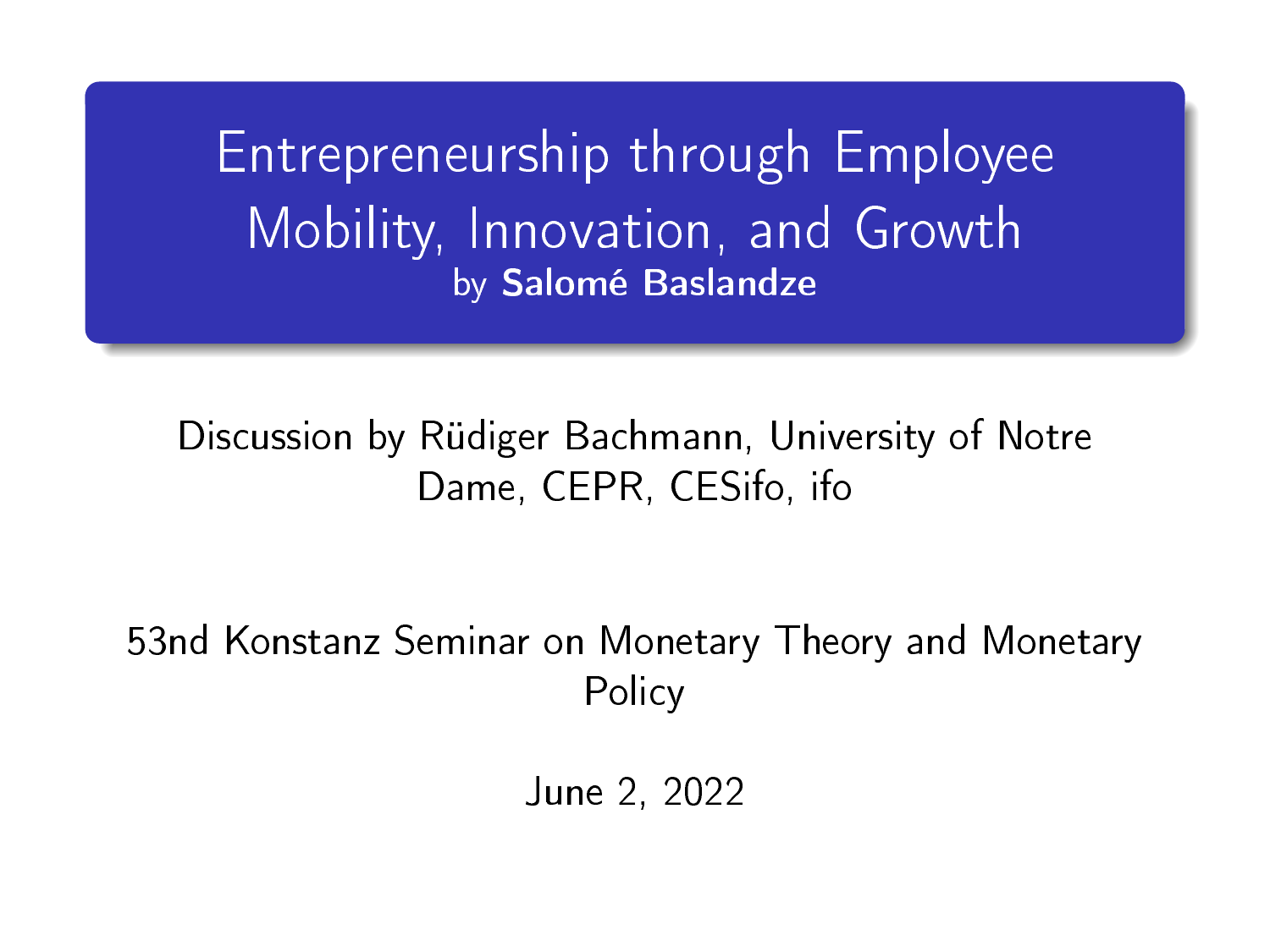<span id="page-1-0"></span>

3 generations of heterogeneous firm models: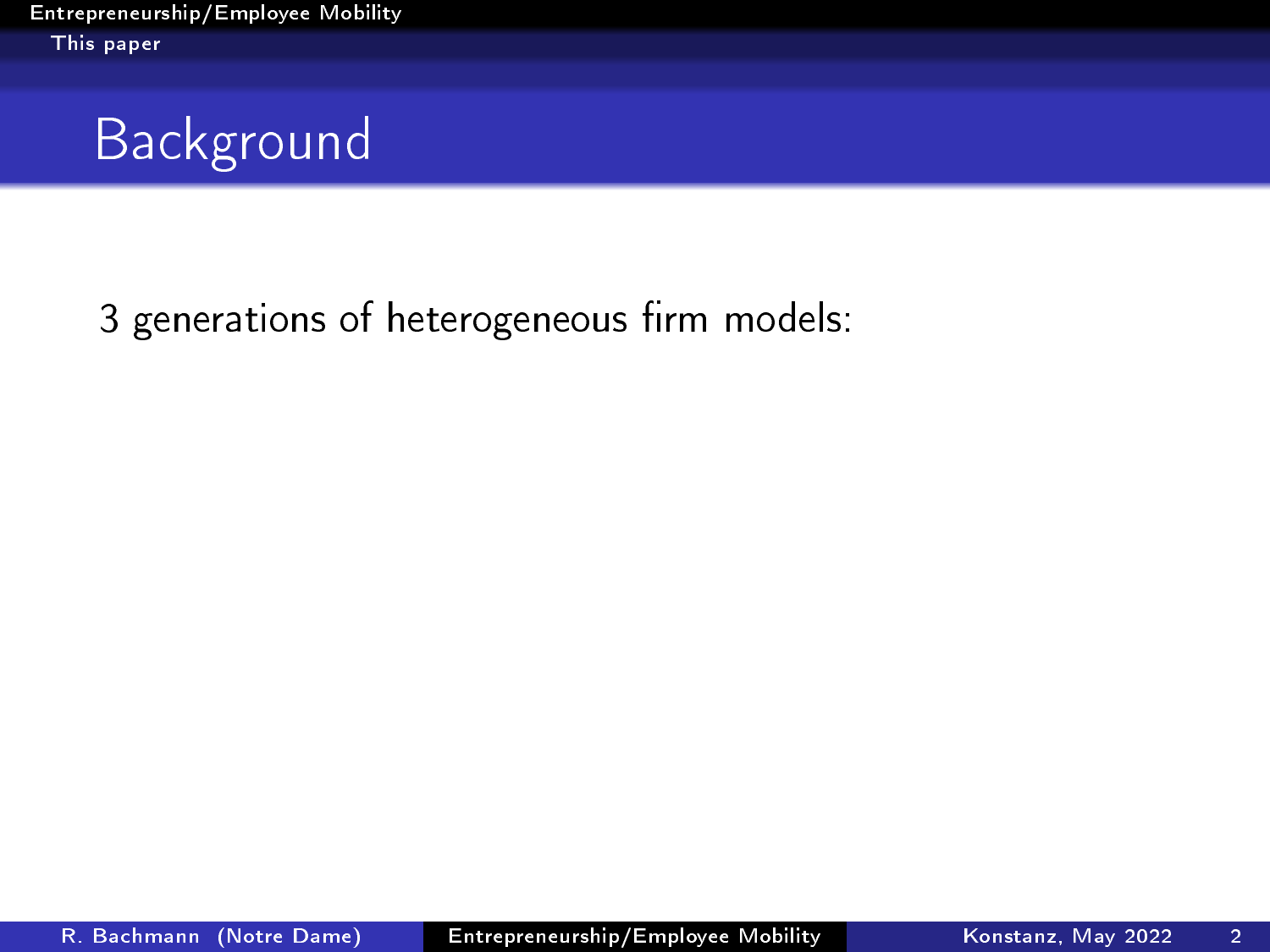# Background

3 generations of heterogeneous firm models:

<sup>1</sup> Hopenhayn (1992): ex ante homogeneity, heterogeneity the result of shocks and optimal reactions of firms to these shocks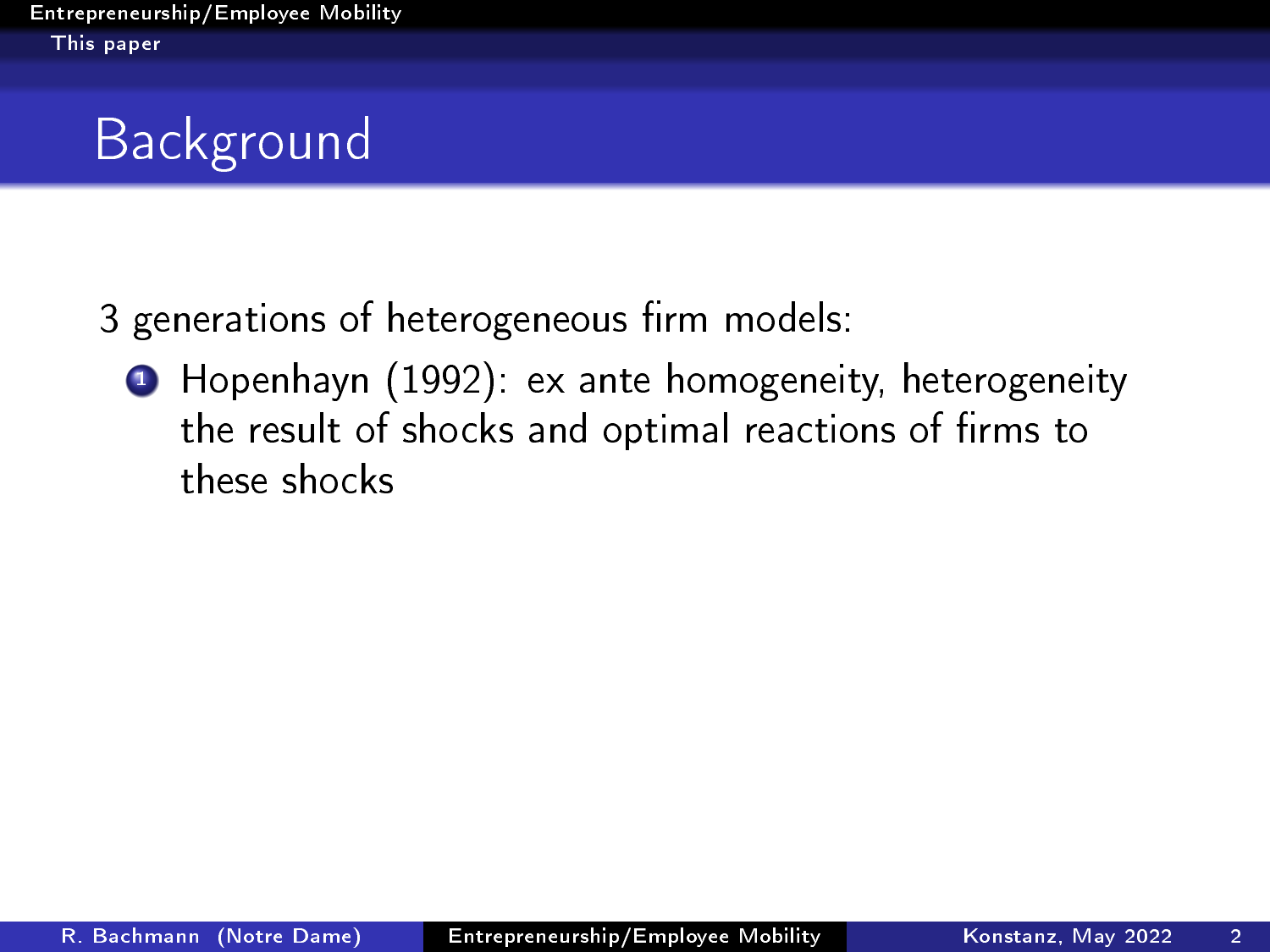# Background

3 generations of heterogeneous firm models:

- **1** Hopenhayn (1992): ex ante homogeneity, heterogeneity the result of shocks and optimal reactions of firms to these shocks
- <sup>2</sup> More recent literature, say Pugsley, Sedlacek and Sterk  $(2021)$ : ex ante heterogeneity, firms have types, but exogenously given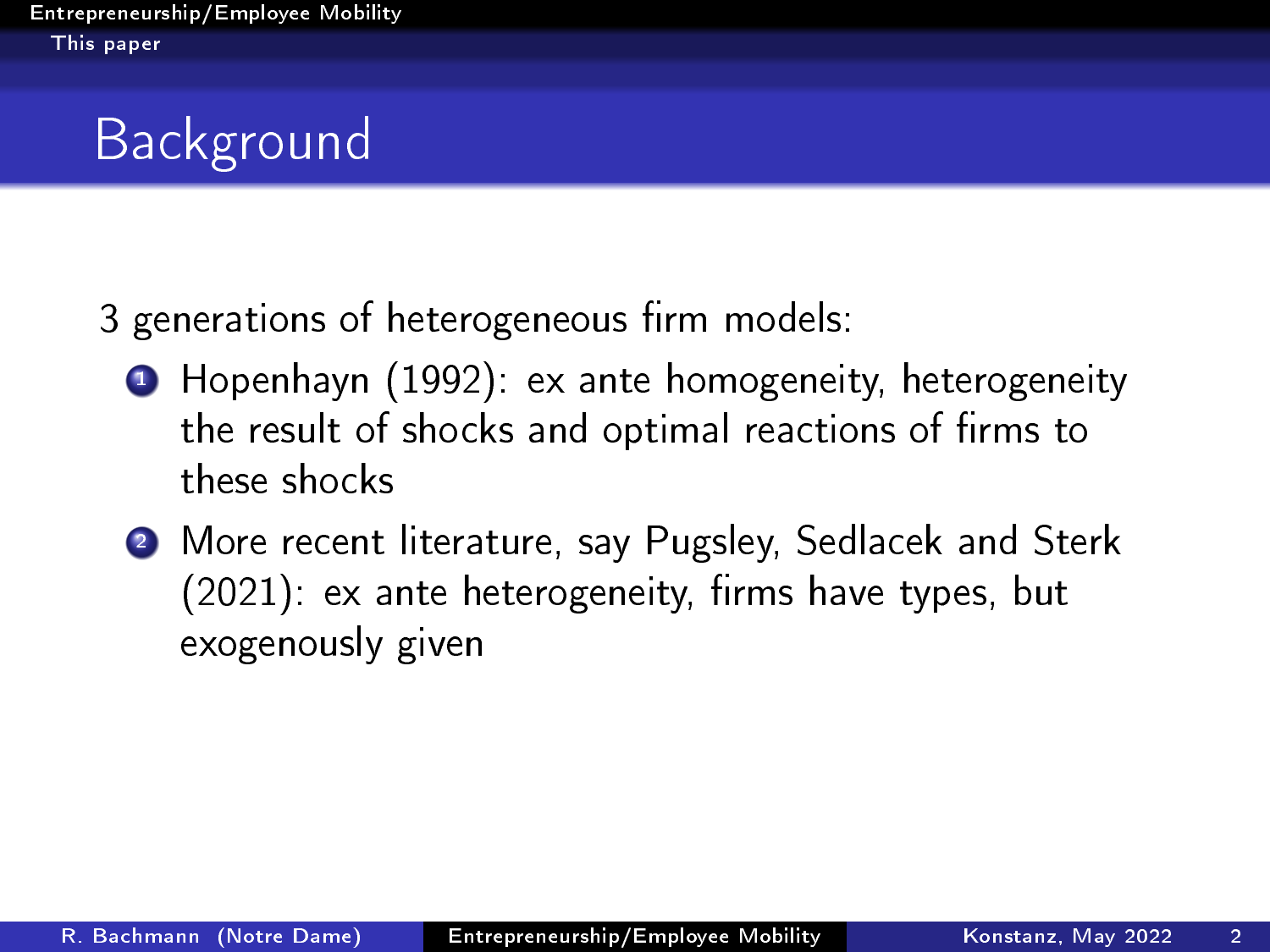# Background

3 generations of heterogeneous firm models:

- **1** Hopenhayn (1992): ex ante homogeneity, heterogeneity the result of shocks and optimal reactions of firms to these shocks
- <sup>2</sup> More recent literature, say Pugsley, Sedlacek and Sterk  $(2021)$ : ex ante heterogeneity, firms have types, but exogenously given
- **3** This paper: can we endogenize/microfound ex ante heterogeneity?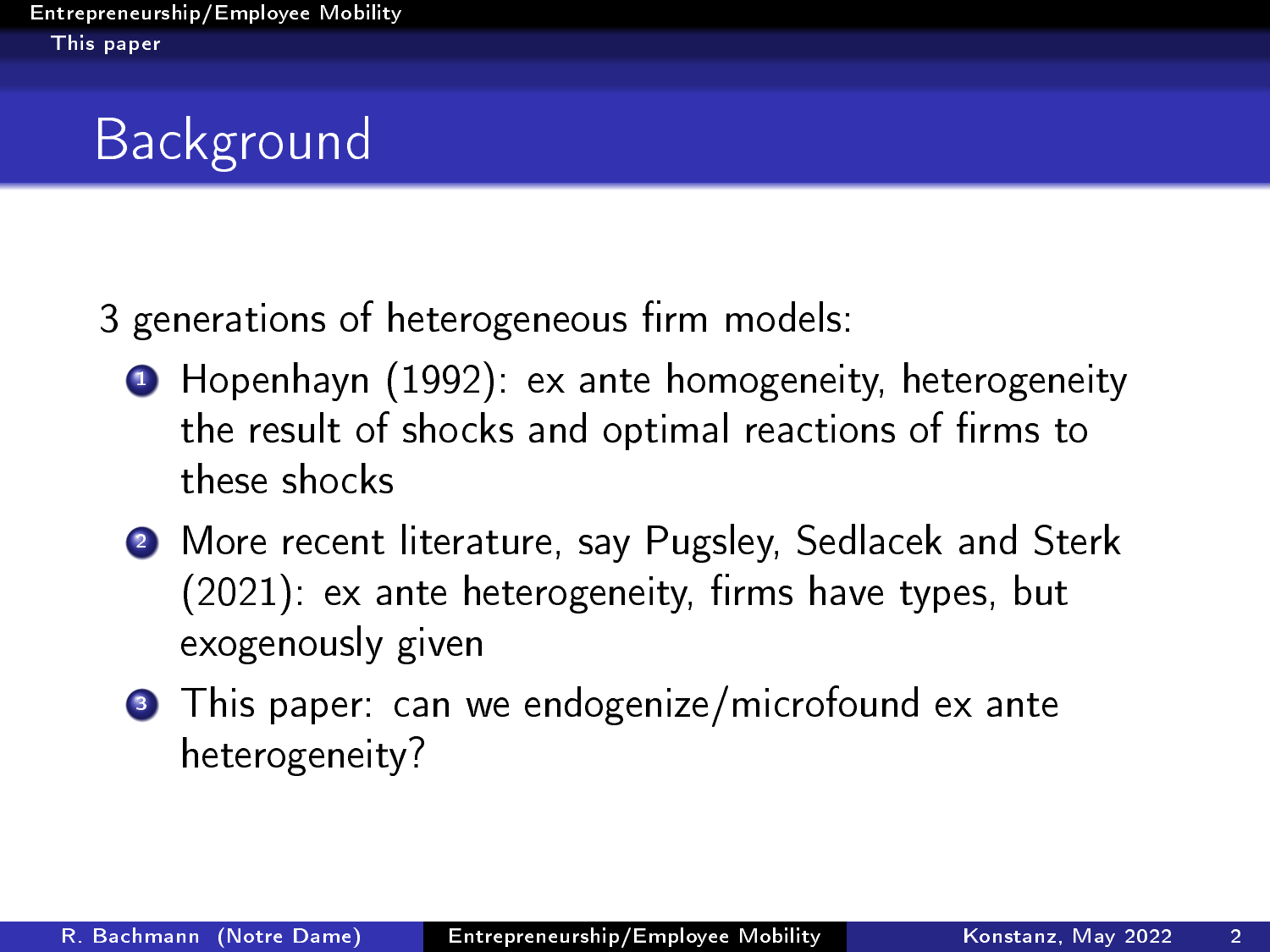**Story** 

Spinouts: Inventors leave firms where they used to undertake  $R&D$  activities, and they take some of the quality of their  $R&D$ -activity with them when they found new firms.

⇓

Produces firm types.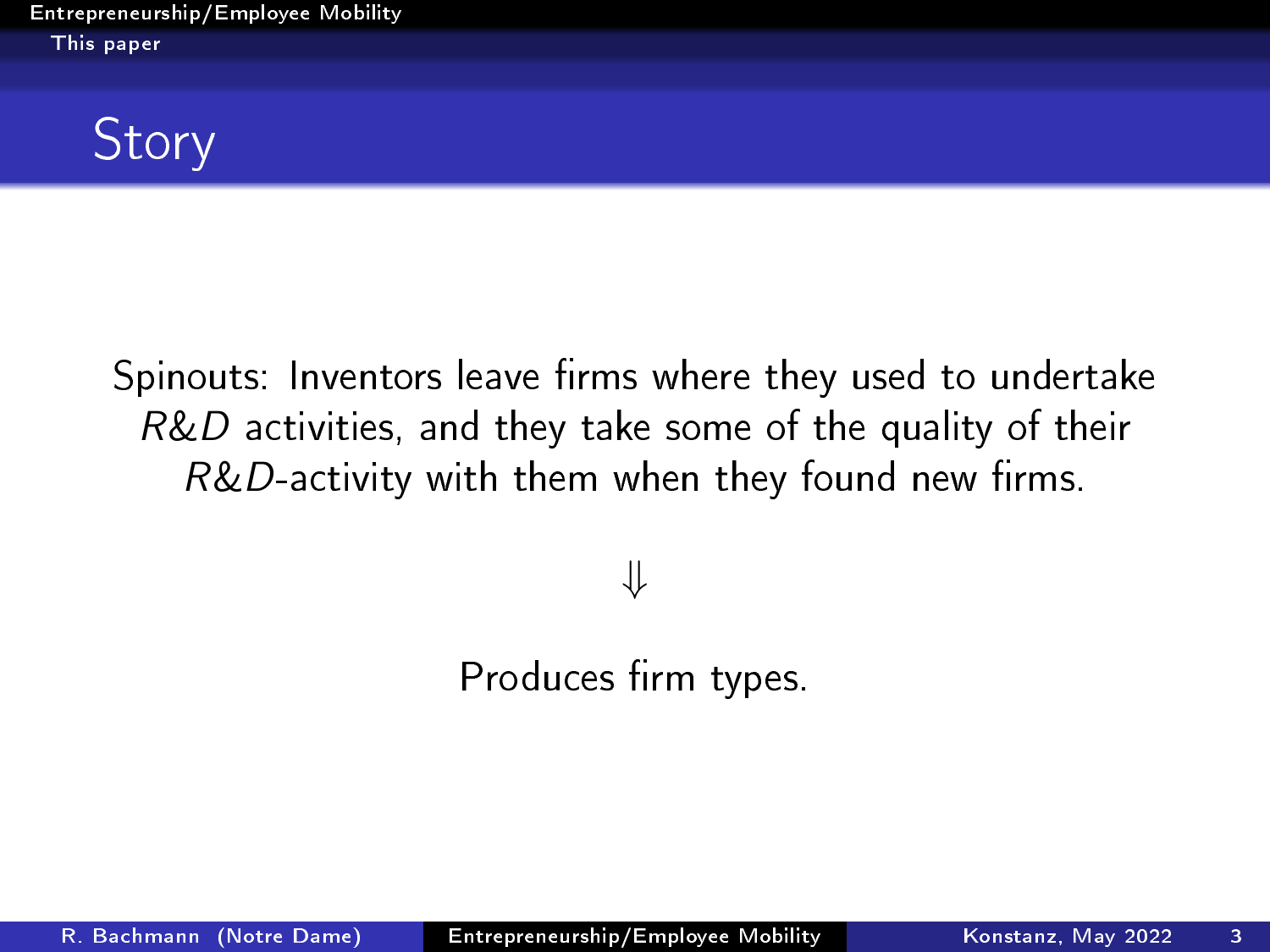### Outline of paper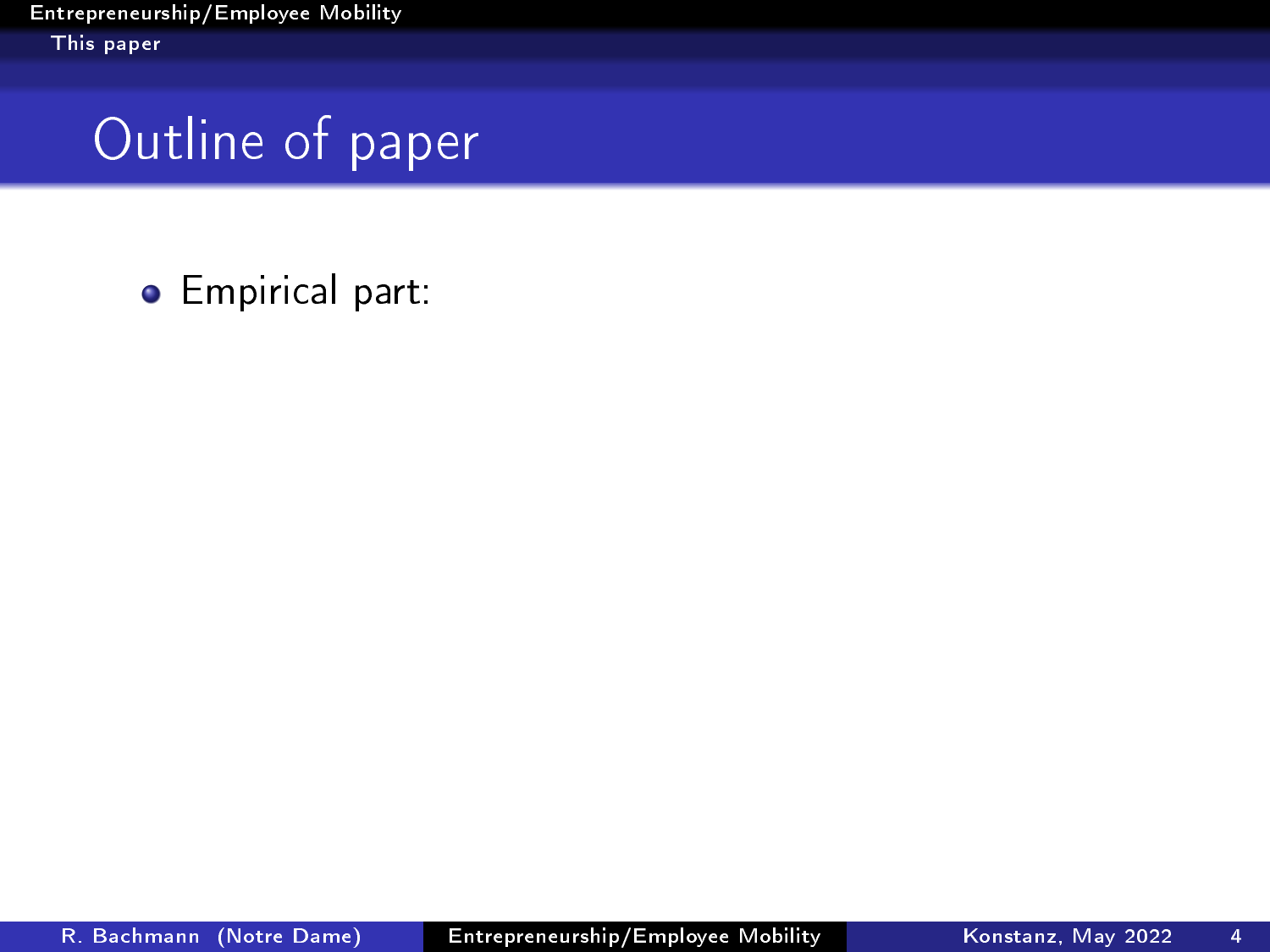## Outline of paper

#### **•** Empirical part:

• Spinout firms are "superior" to regular entrants in a number of dimensions.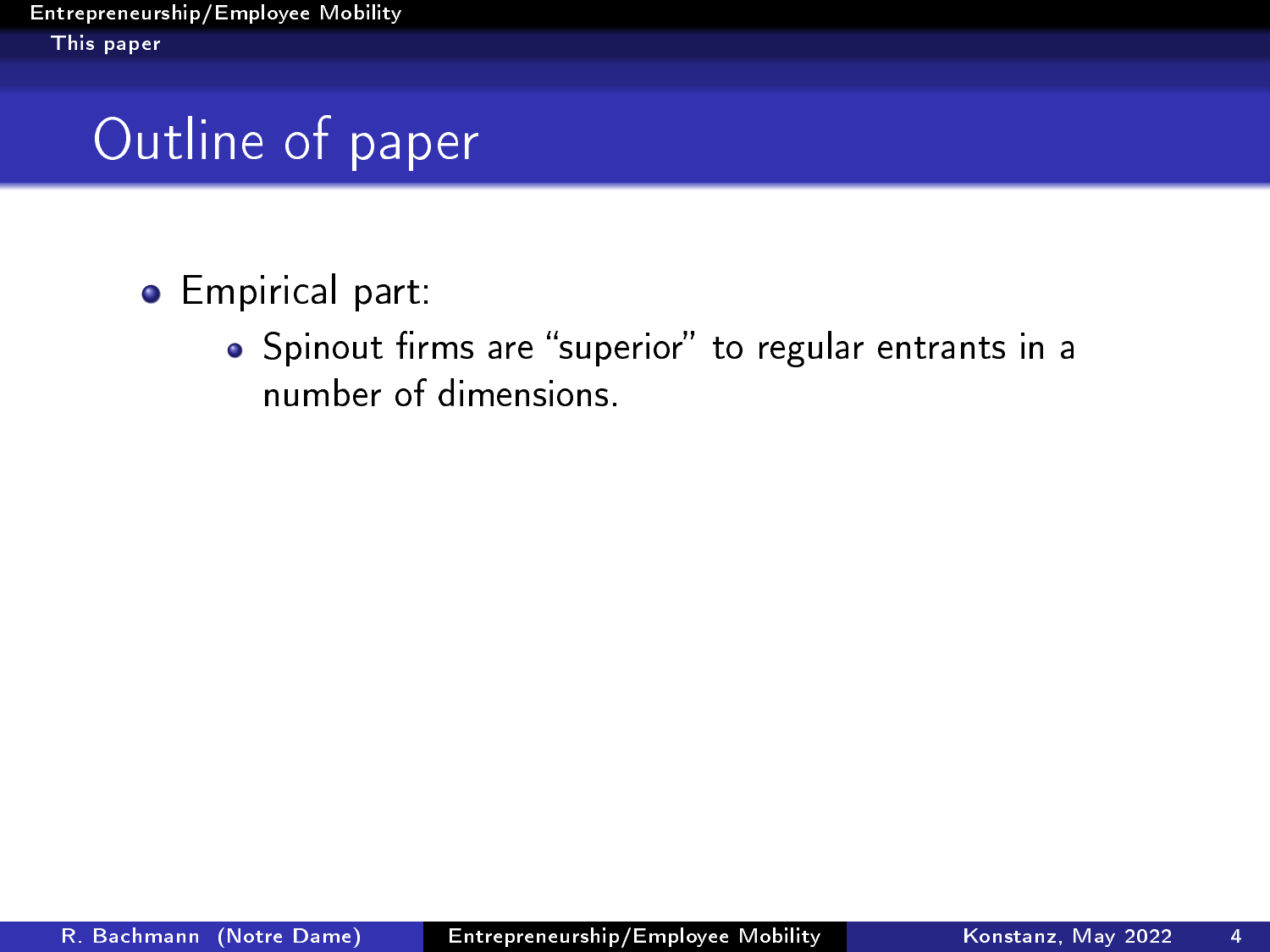# Outline of paper

- Spinout firms are "superior" to regular entrants in a number of dimensions.
- The better the parent company, the better the spinouts.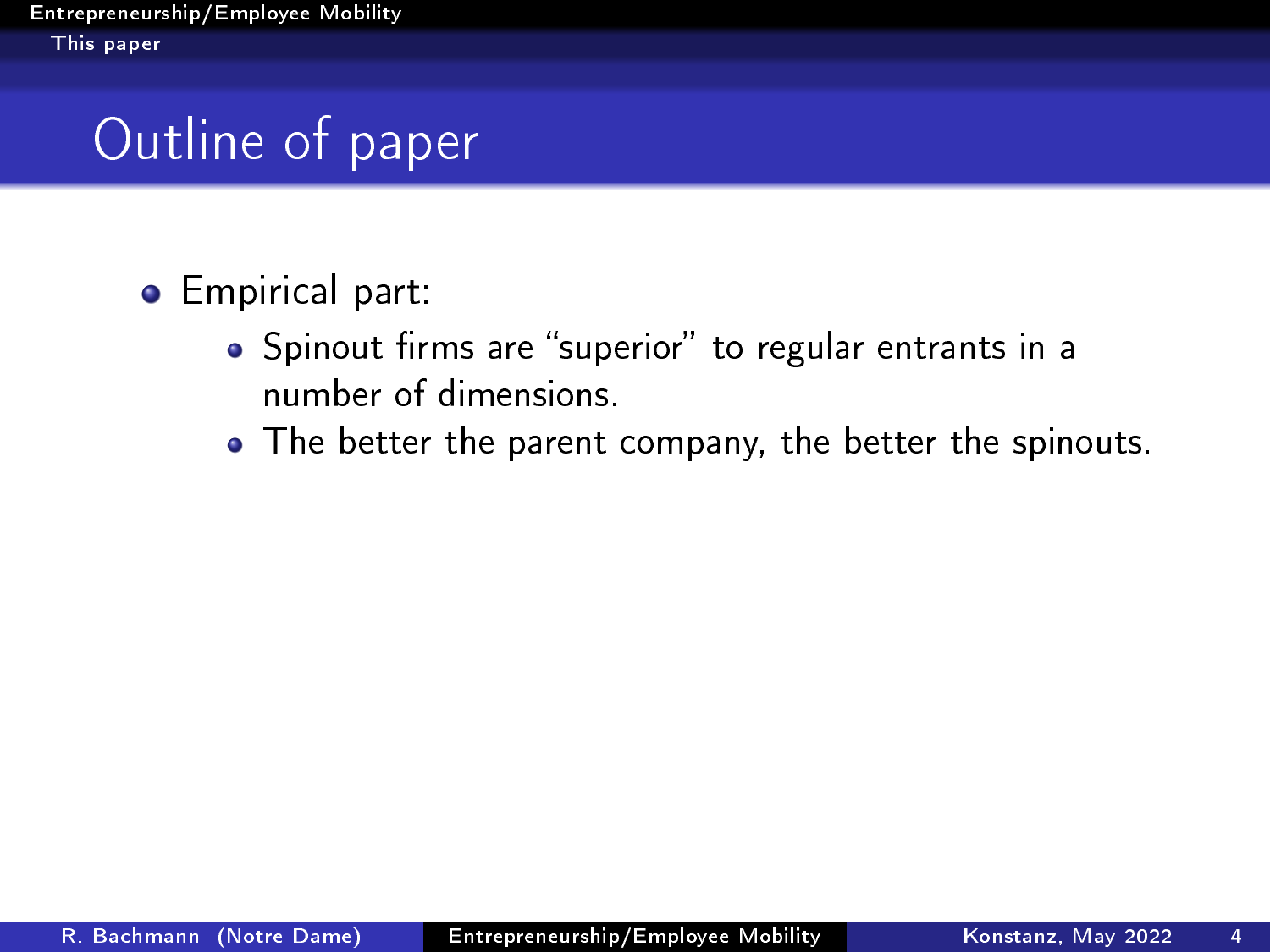# Outline of paper

- Spinout firms are "superior" to regular entrants in a number of dimensions.
- The better the parent company, the better the spinouts.
- Quantitative theory part: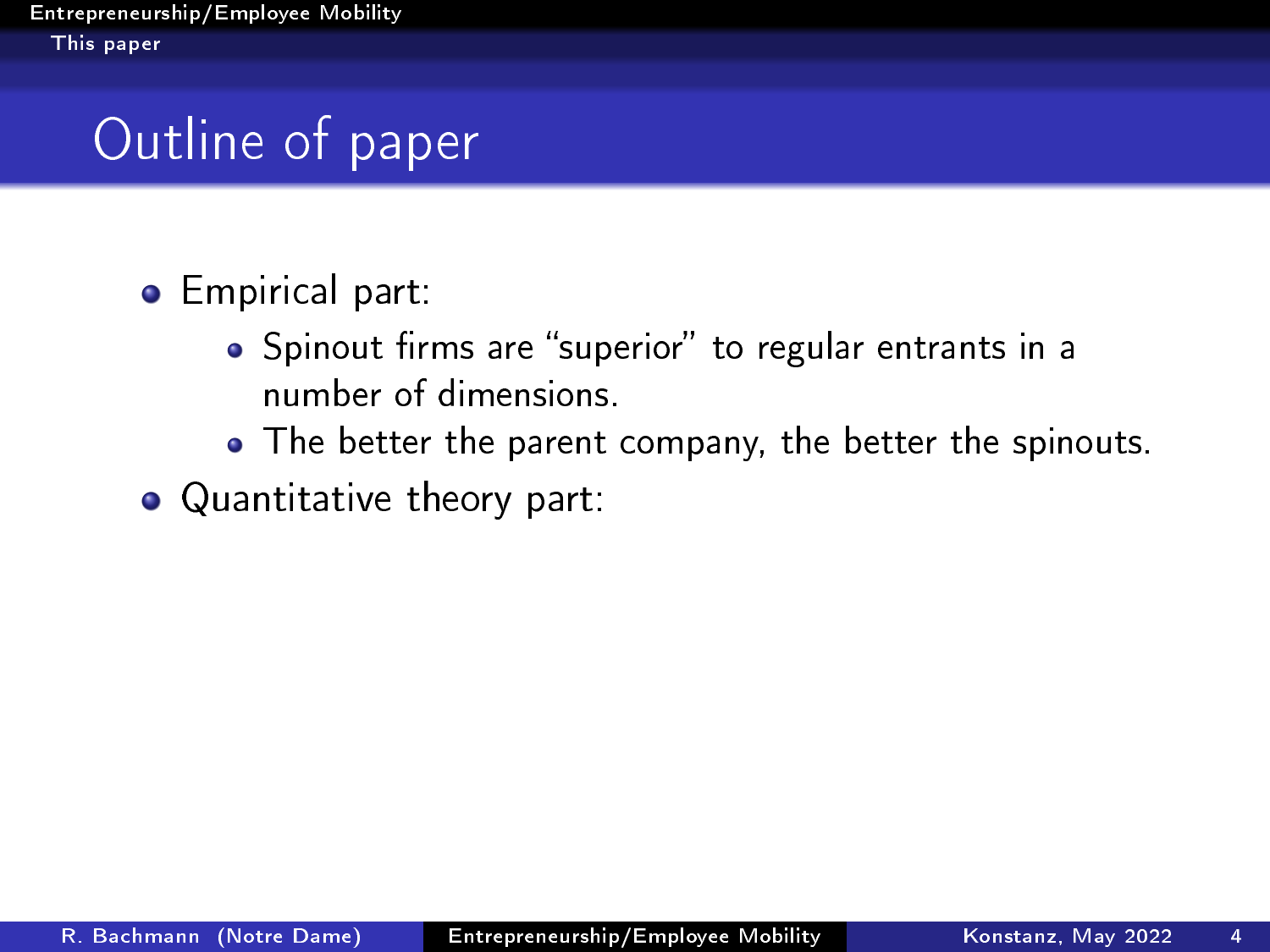# Outline of paper

- Spinout firms are "superior" to regular entrants in a number of dimensions.
- The better the parent company, the better the spinouts.
- Quantitative theory part:
	- Elaborate (continuous-time) model of entrepreneurs and  $R&D$  managers, where only the technology leader gets to produce.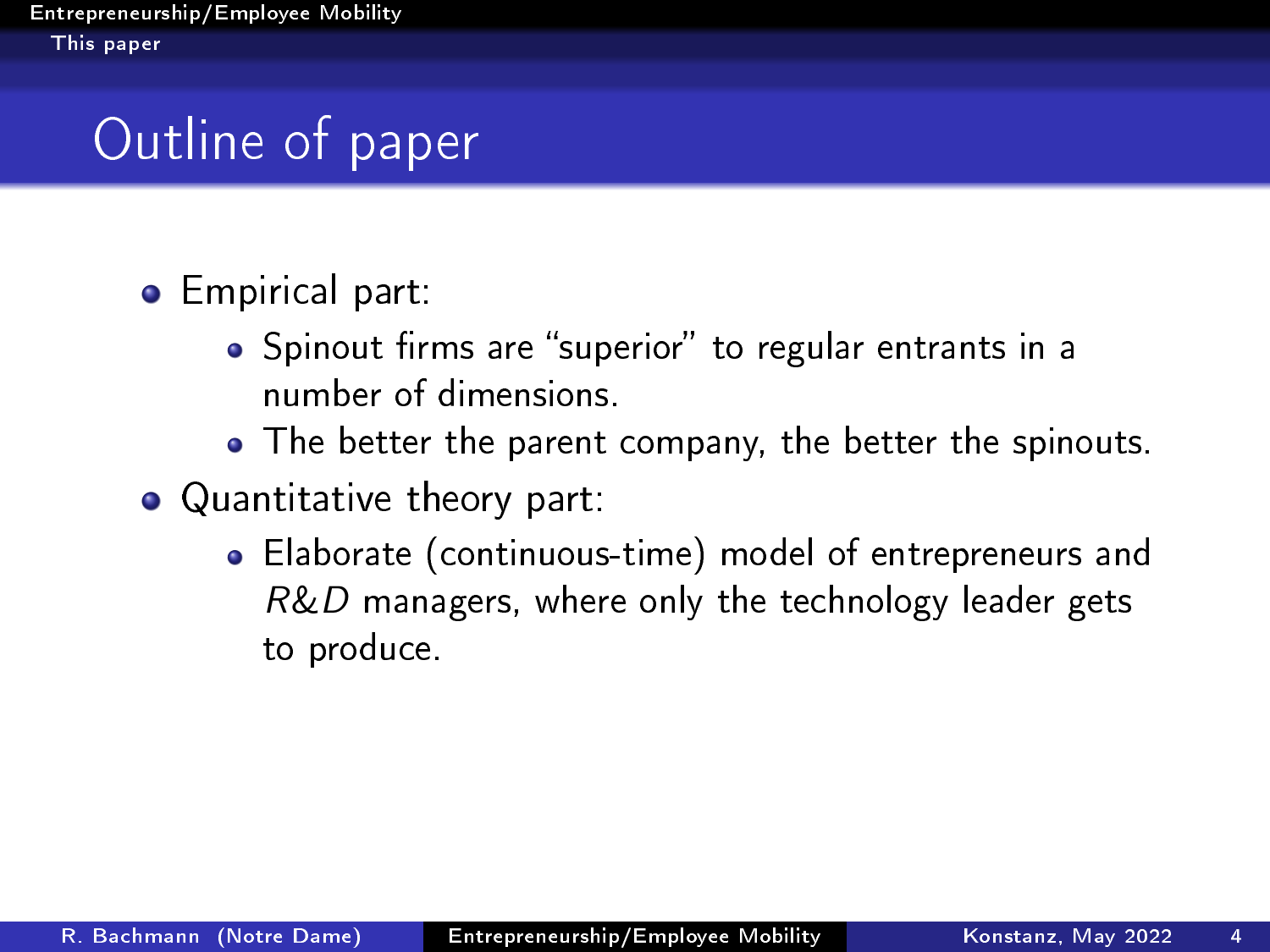# Outline of paper

- Spinout firms are "superior" to regular entrants in a number of dimensions.
- The better the parent company, the better the spinouts.
- Quantitative theory part:
	- Elaborate (continuous-time) model of entrepreneurs and  $R&D$  managers, where only the technology leader gets to produce.
	- Calibration and validation.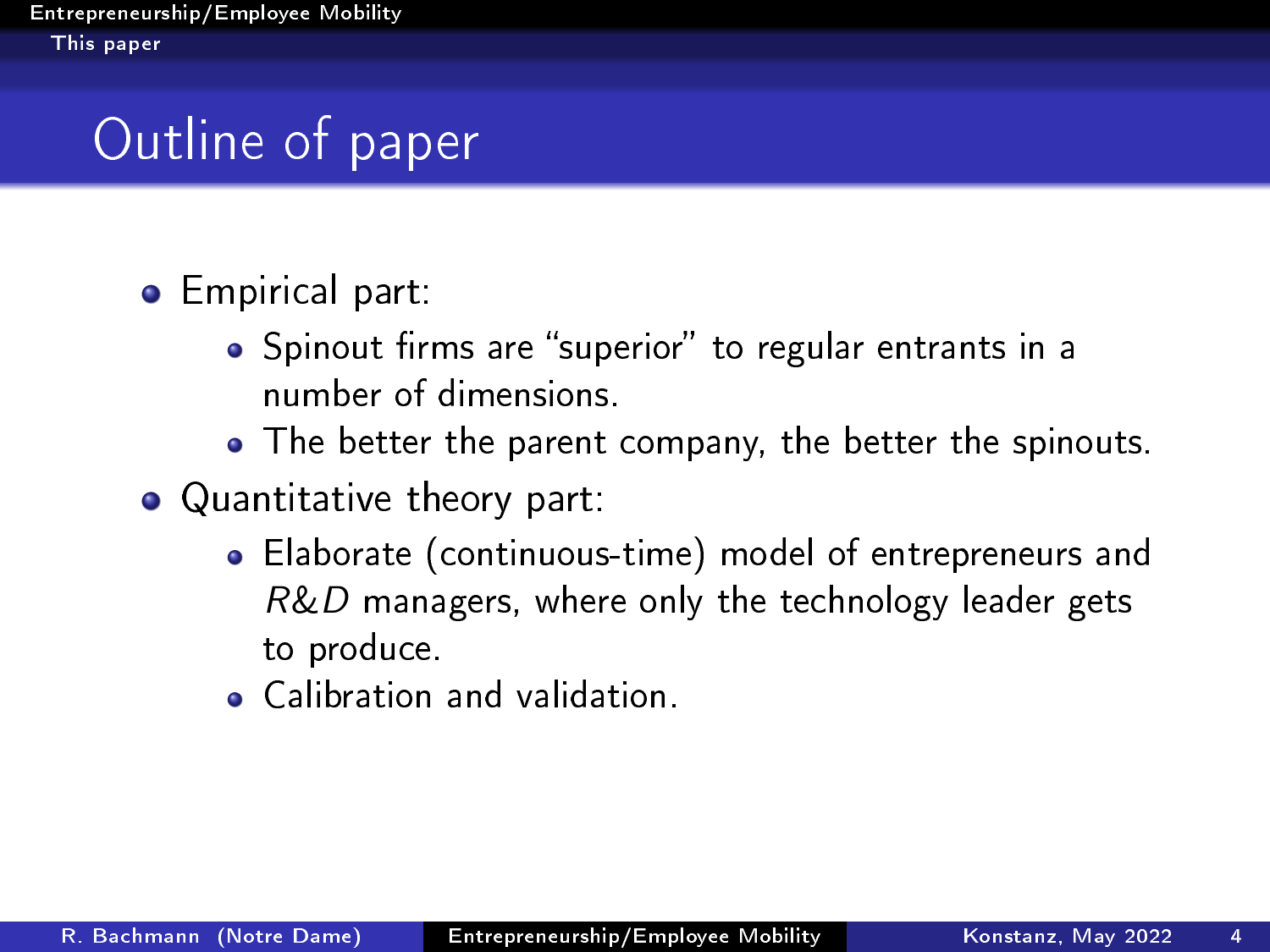# Outline of paper

- Spinout firms are "superior" to regular entrants in a number of dimensions.
- The better the parent company, the better the spinouts.
- Quantitative theory part:
	- Elaborate (continuous-time) model of entrepreneurs and  $R&D$  managers, where only the technology leader gets to produce.
	- Calibration and validation.
- Policy part: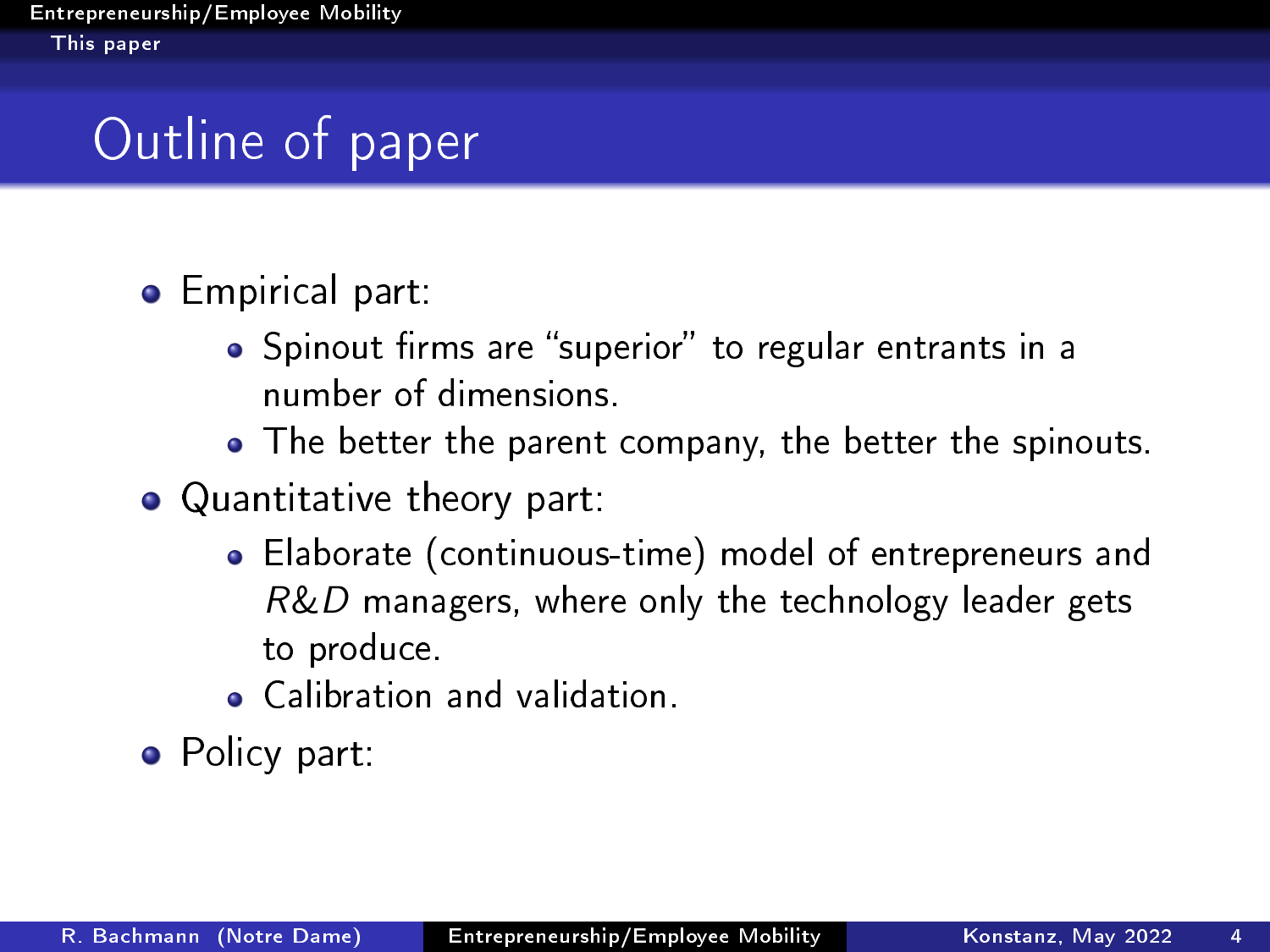# Outline of paper

- Spinout firms are "superior" to regular entrants in a number of dimensions.
- The better the parent company, the better the spinouts.
- Quantitative theory part:
	- Elaborate (continuous-time) model of entrepreneurs and  $R&D$  managers, where only the technology leader gets to produce.
	- Calibration and validation.
- Policy part:
	- Get rid of non-compete clauses altogether.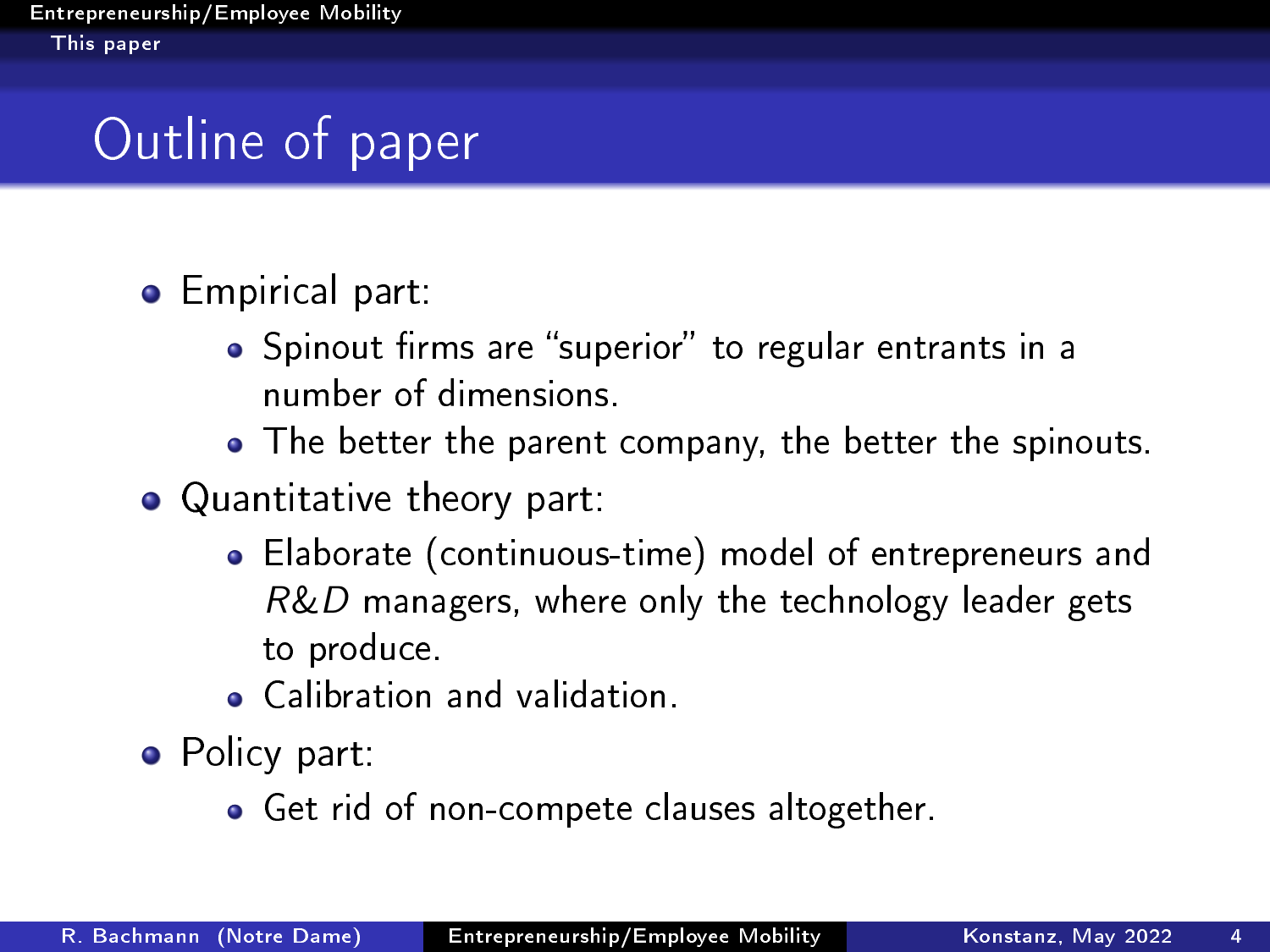### <span id="page-14-0"></span>Comment I

| Table 1: Summary Statistics             |                         |                         |            |
|-----------------------------------------|-------------------------|-------------------------|------------|
| Patent data                             | <b>Spinout Entrants</b> | <b>Regular Entrants</b> | Incumbents |
| Number of firms                         | 17295                   | 46888                   | 11452      |
| Years in sample                         | 4.28                    | 3.69                    | 23.07      |
| Number of spinouts spawned              | 0.29                    | 0.14                    | 0.82       |
| Number of parents                       | 1.22                    | à.                      | à.         |
| Lifetime number of patents              | 11.09                   | 4.55                    | 67.77      |
| Lifetime number of cit-weighted         | 199.85                  | 77.11                   | 950.64     |
| Patent + Compustat data                 |                         |                         |            |
| Number of firms                         | 777                     | 2229                    | 2249       |
| Years in sample                         | 9.70                    | 9.19                    | 29.82      |
| Number of spinouts spawned              | 0.91                    | 0.41                    | 2.25       |
| Number of parents                       | 1.36                    | à.                      | à.         |
| Lifetime number of patents              | 79.39                   | 28.58                   | 244.32     |
| Lifetime number of cit-weighted patents | 1618.07                 | 585.40                  | 3605.18    |
| Sales(yearly)                           | 919.65                  | 938.10                  | 3283.89    |
| Sales growth (yearly)                   | 23.62%                  | 17.95%                  | 10.13%     |
| Employees (yearly)                      | 3.77                    | 3.61                    | 12.34      |
| Assets(yearly)                          | 1219.56                 | 1569.49                 | 4361.11    |
| R&D Expenditure (yearly)                | 61.12                   | 47.76                   | 108.46     |

It's true that spinout firms have more  $R&D$  activity and grow faster. But they don't have more assets and don't seem to be more productive (at least measured in aggr. labor productivity). Why?

R. Bachmann (Notre Dame) [Entrepreneurship/Employee Mobility](#page-1-0) Konstanz, May 2022 5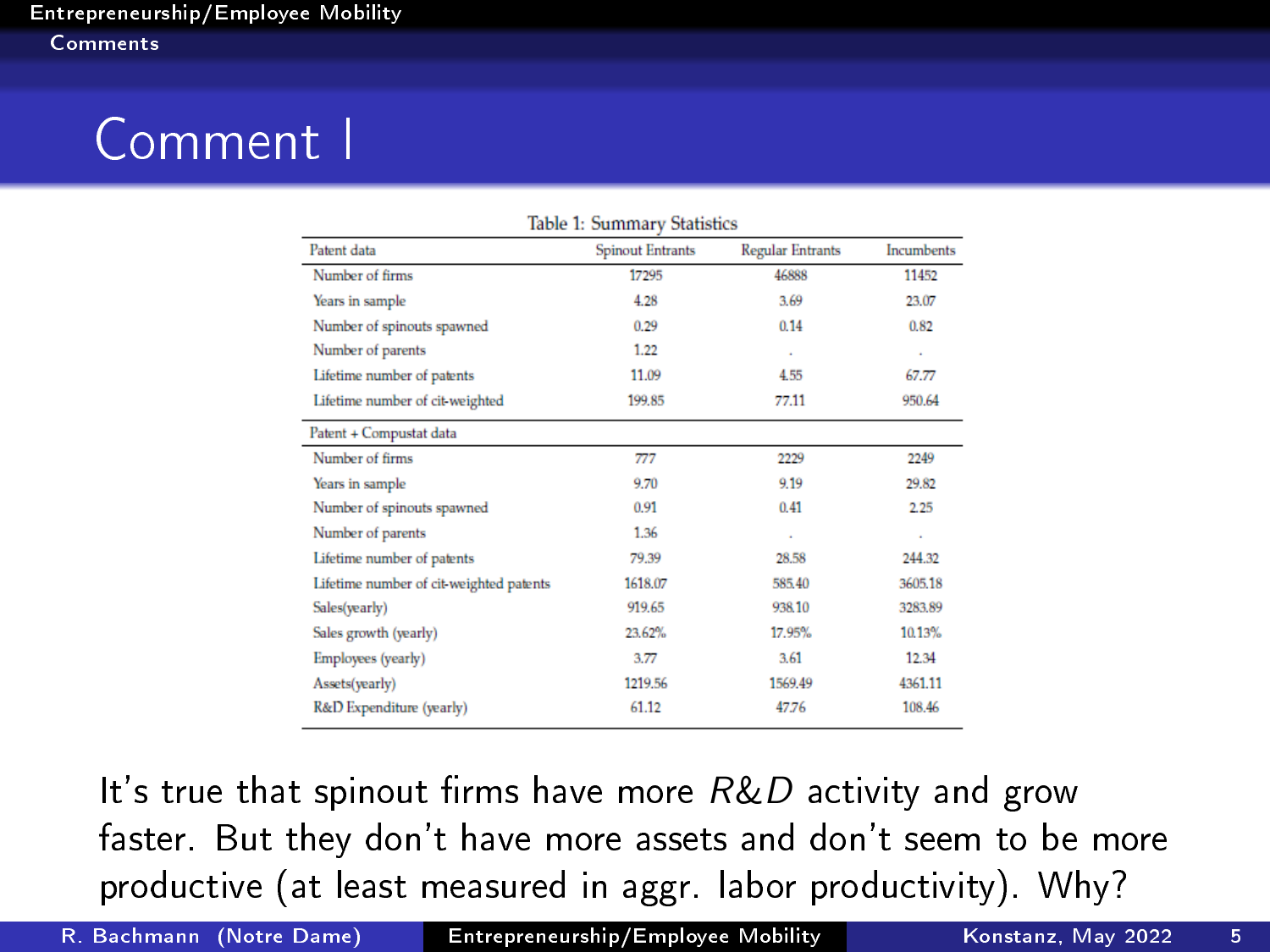### Comment II

In the model, there is a lot of random assignment going on: both outsiders (when they enter) and  $R\&D$  managers (when they spinout) get a random product line.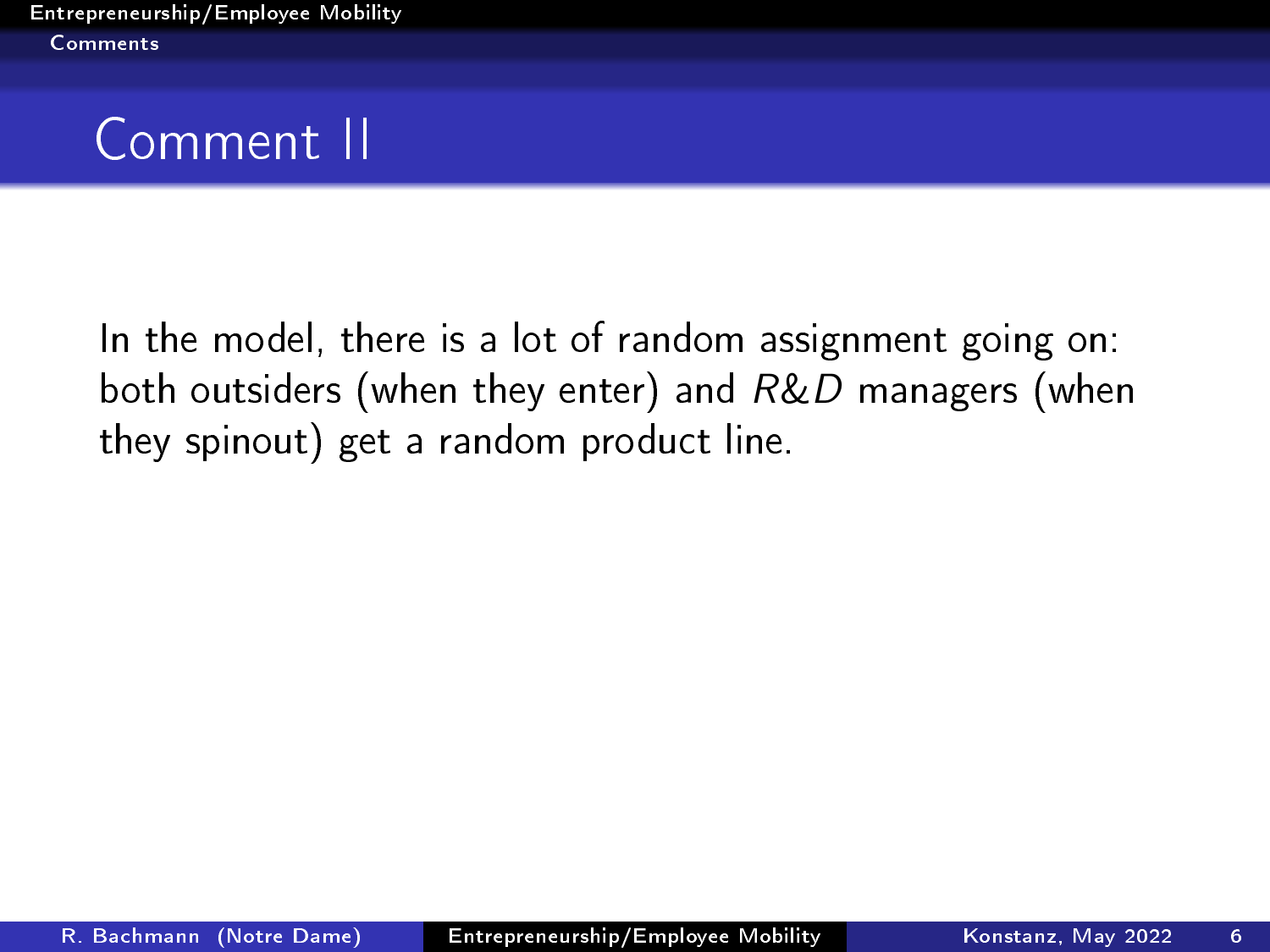In the model, there is a lot of random assignment going on: both outsiders (when they enter) and R&D managers (when they spinout) get a random product line.

I understand, technically, why you do this. But how good an assumption is it given the features of this market? How would it, qualitatively, change your results to give them a more directed "search"?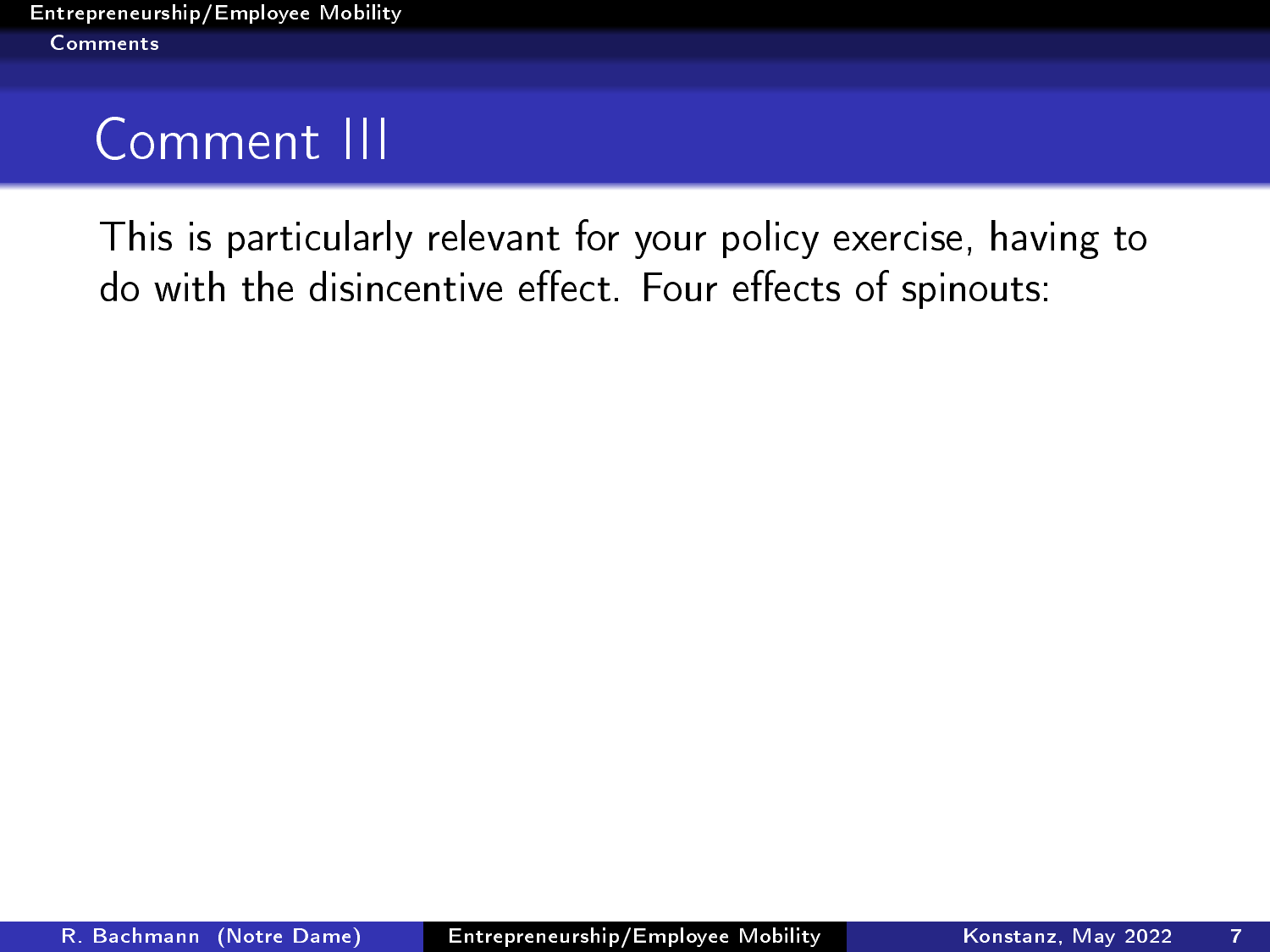This is particularly relevant for your policy exercise, having to do with the disincentive effect. Four effects of spinouts:

1 Direct entry: spinout leads to more entry-positive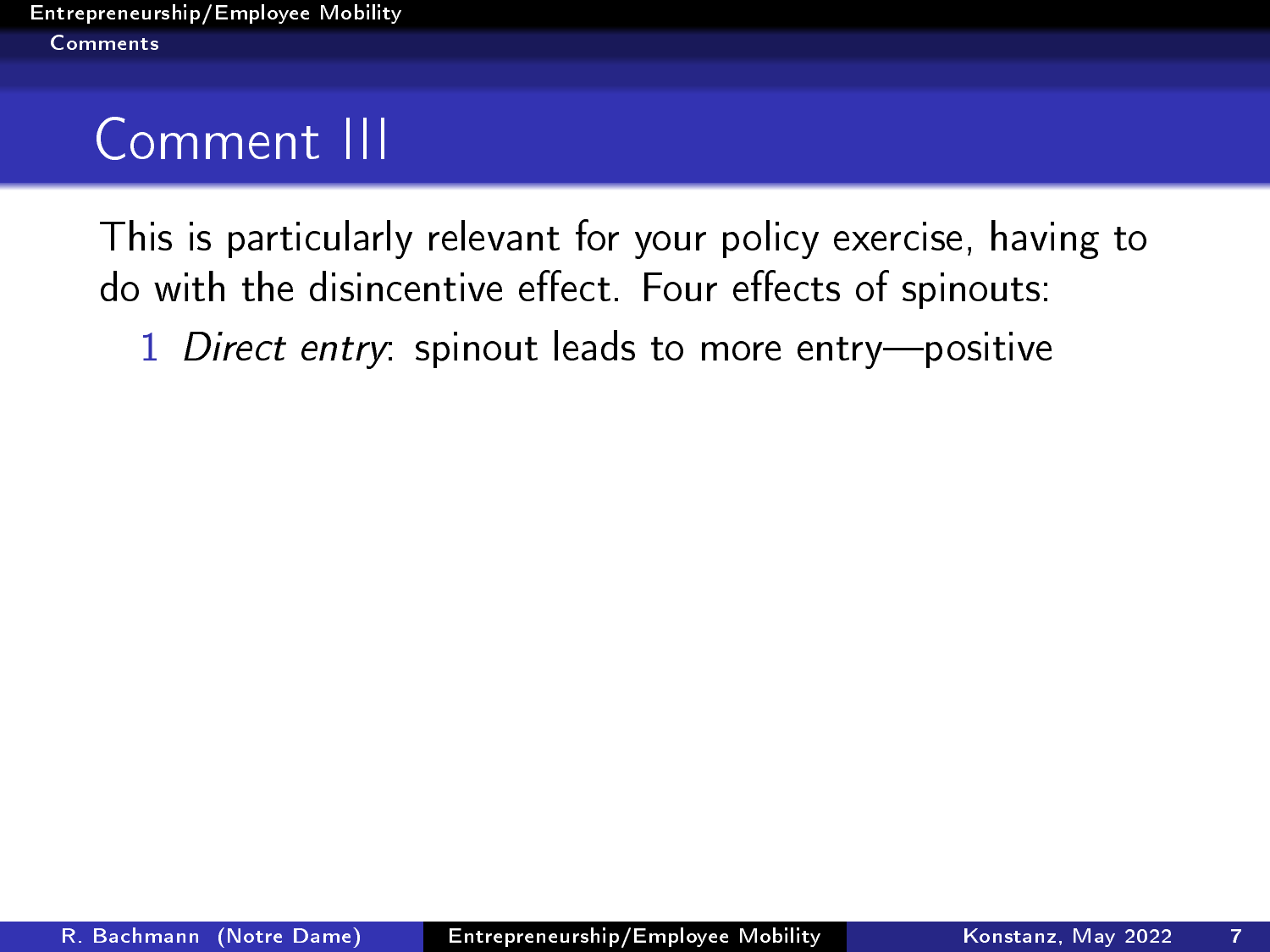- 1 Direct entry: spinout leads to more entry-positive
- 2 Knowledge diffusion: spinout leads to more high-type firms-positive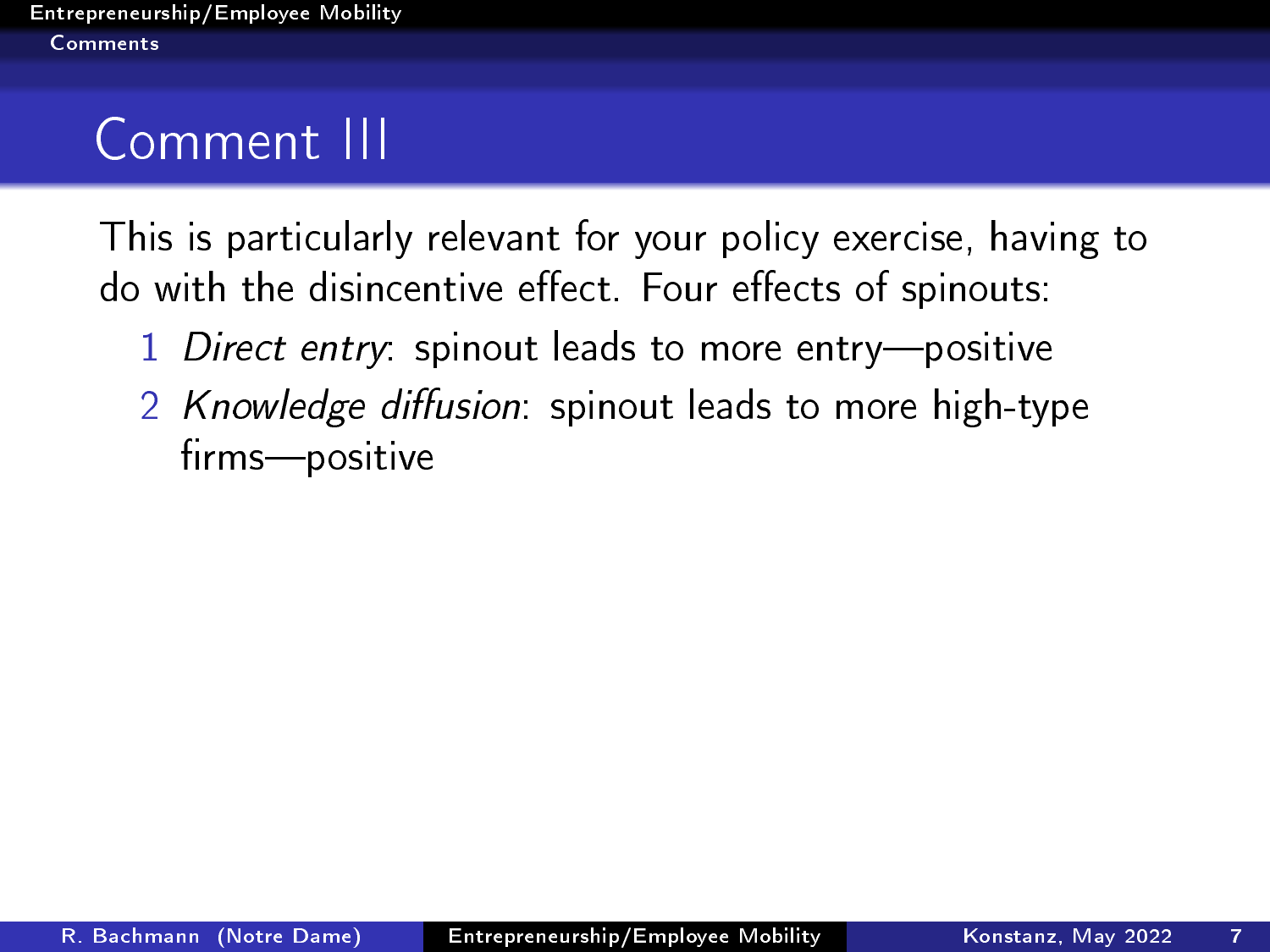- 1 Direct entry: spinout leads to more entry-positive
- 2 Knowledge diffusion: spinout leads to more high-type firms-positive
- 3 Firm composition: spinout promotes more competition-positive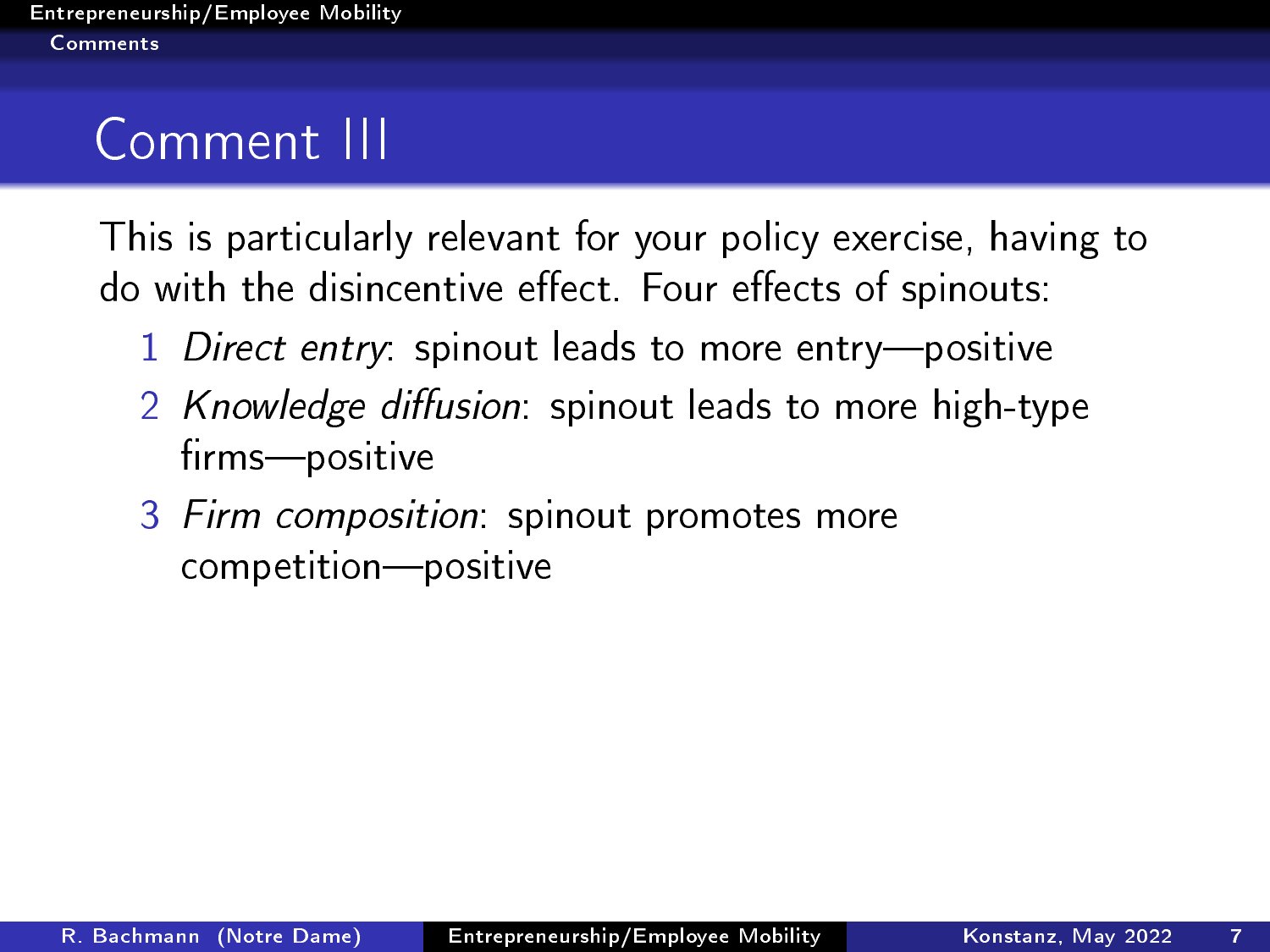- 1 Direct entry: spinout leads to more entry-positive
- 2 Knowledge diffusion: spinout leads to more high-type firms-positive
- 3 Firm composition: spinout promotes more competition-positive
- 4a Disincentive effect in your story: spinout hurts the  $incumbents$  (which they will take into account)—negative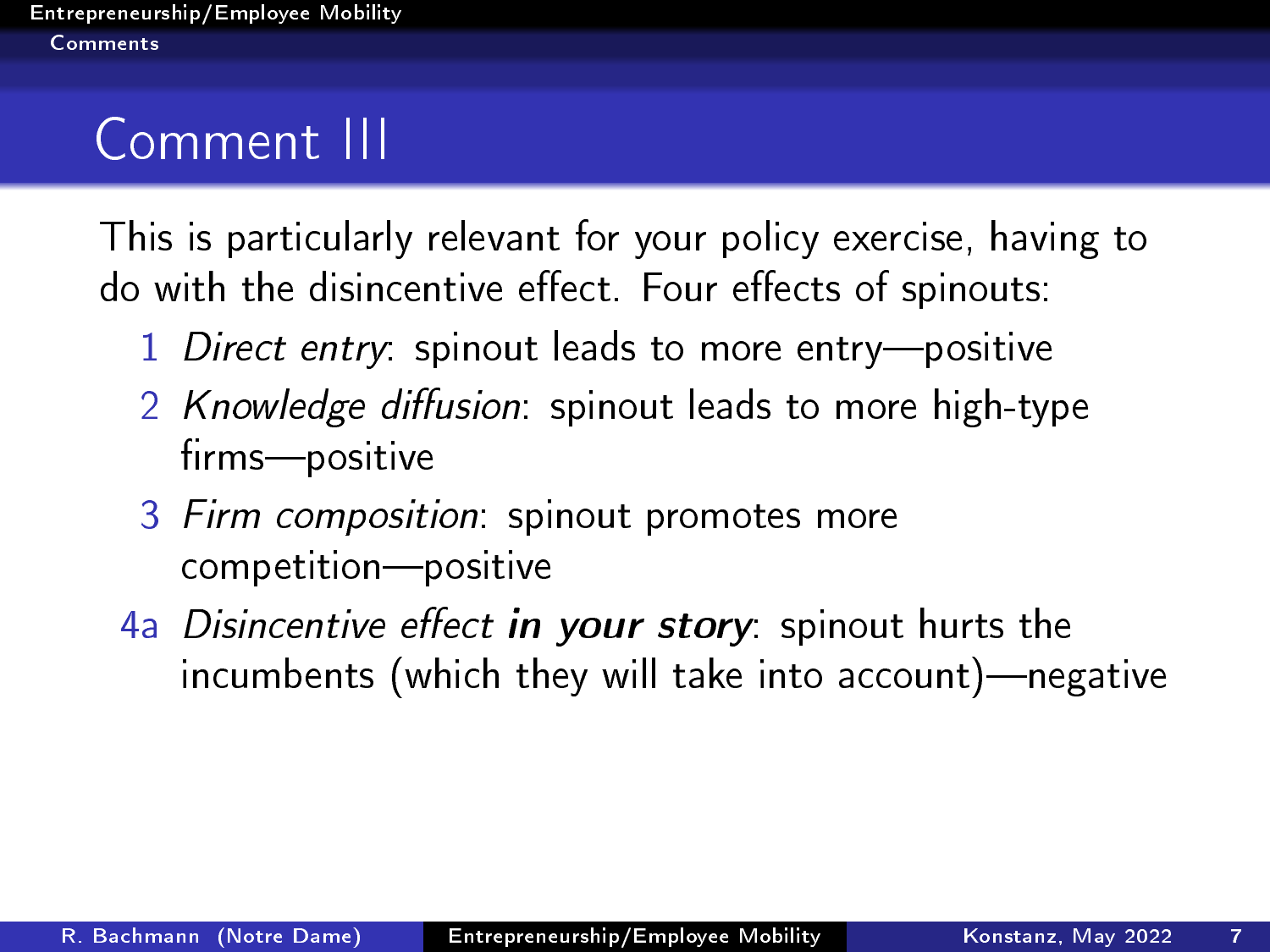- 1 Direct entry: spinout leads to more entry-positive
- 2 Knowledge diffusion: spinout leads to more high-type firms-positive
- 3 Firm composition: spinout promotes more competition-positive
- 4a Disincentive effect in your story: spinout hurts the incumbents (which they will take into account)-negative
- $4b$  Disincentive effect in the model (given random product line assignment, no direct competition with incumbent): incumbent loses its technological advantage to 1. Seems rather ad hoc.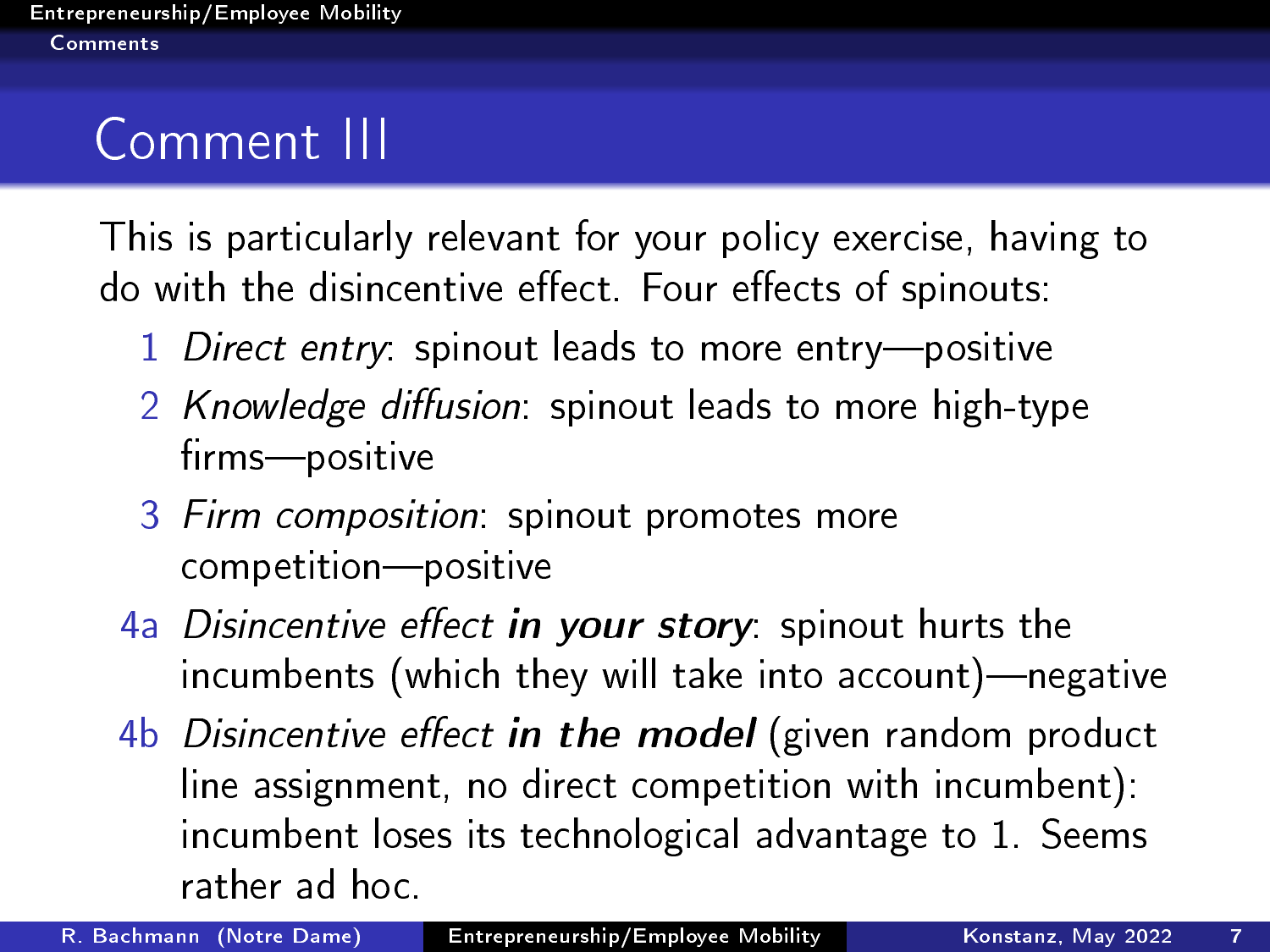### Comment III

In the policy exercise, it appears always optimal to eliminate non-compete clauses completely. But this hinges on the strength of the disincentive effect, which has this ad hoc feature.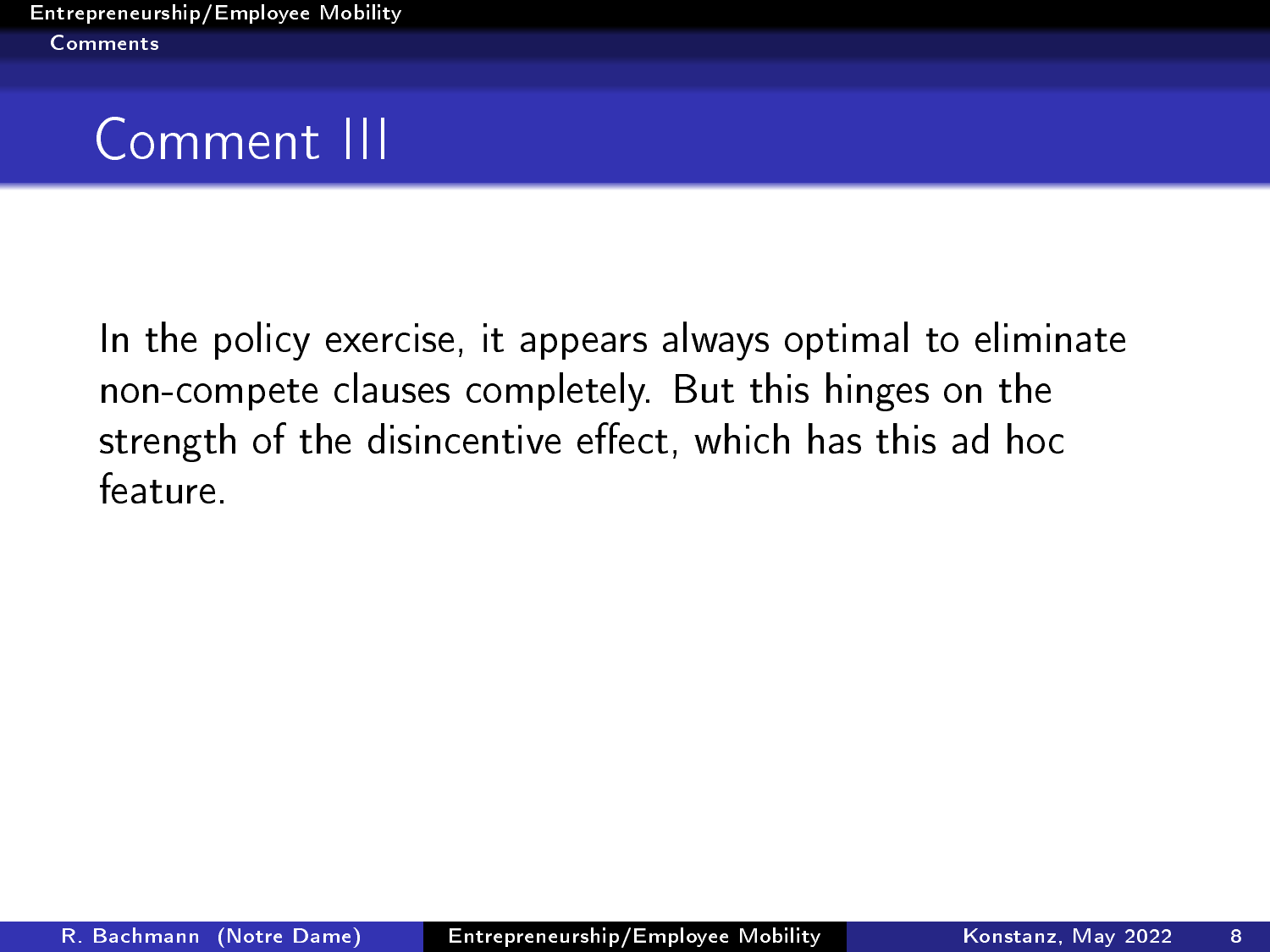In the policy exercise, it appears always optimal to eliminate non-compete clauses completely. But this hinges on the strength of the disincentive effect, which has this ad hoc feature.

Can you convince the reader that this is not the case? Put differently: how would the world have to look like for the disincentive effect to dominate?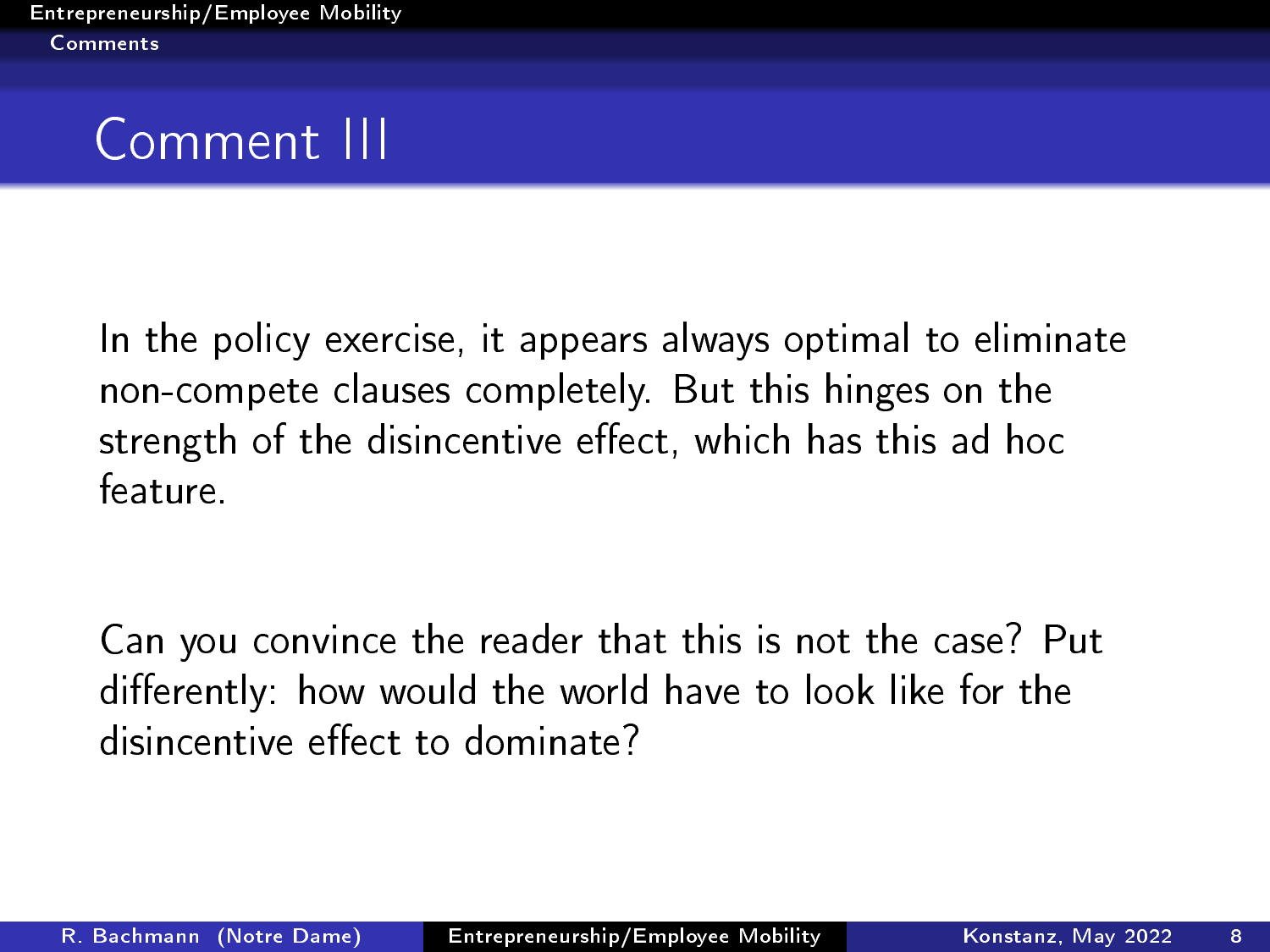### Comments IV

**1** The validation exercises you chose seem a bit all over the place and not well motivated. Would give the reader a bit more guidance here.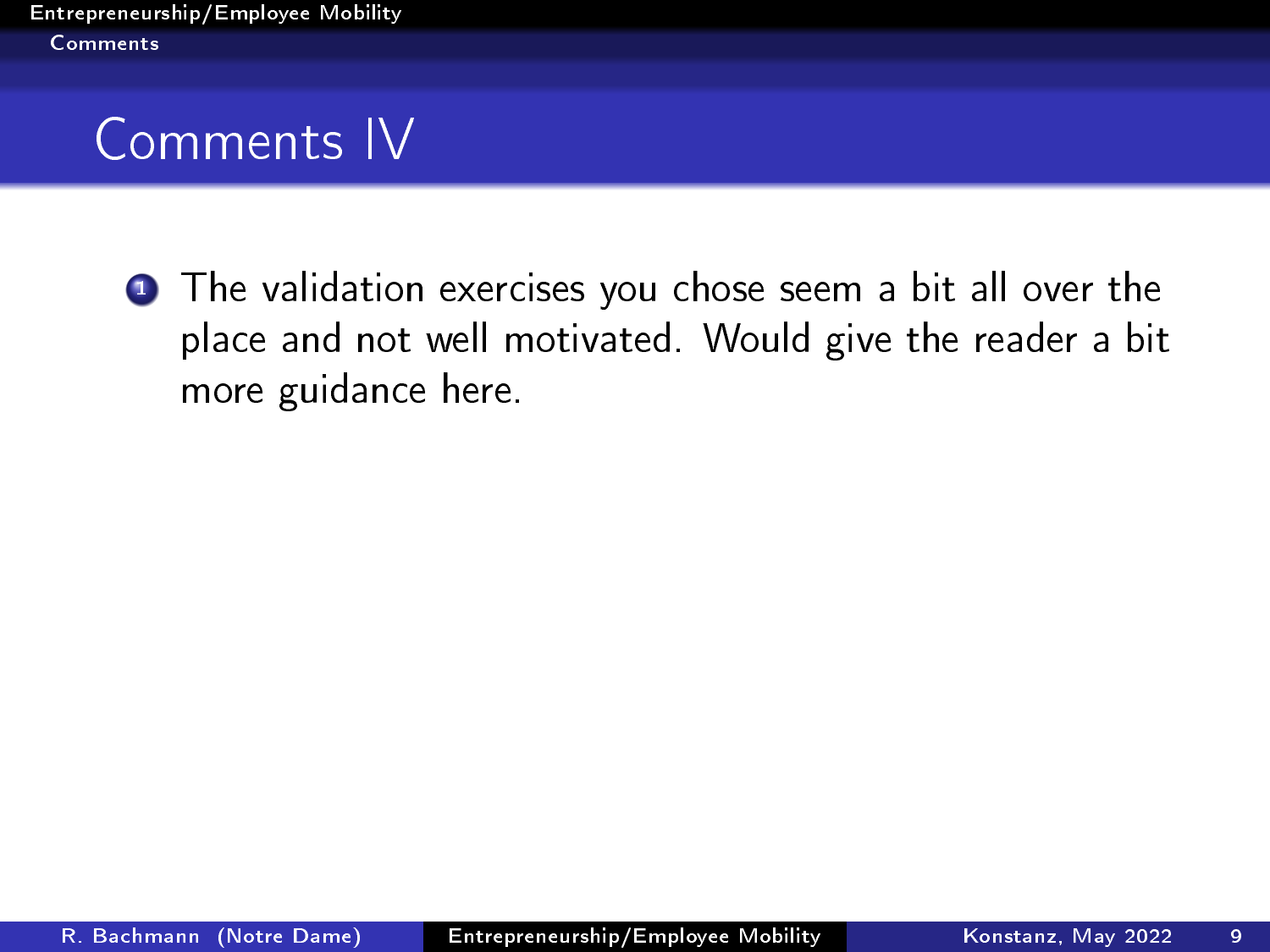### Comments IV

- **1** The validation exercises you chose seem a bit all over the place and not well motivated. Would give the reader a bit more guidance here.
- 2 Why overweight one moment in the calibration exercise by two? Without an explanation, readers are left a bit puzzled.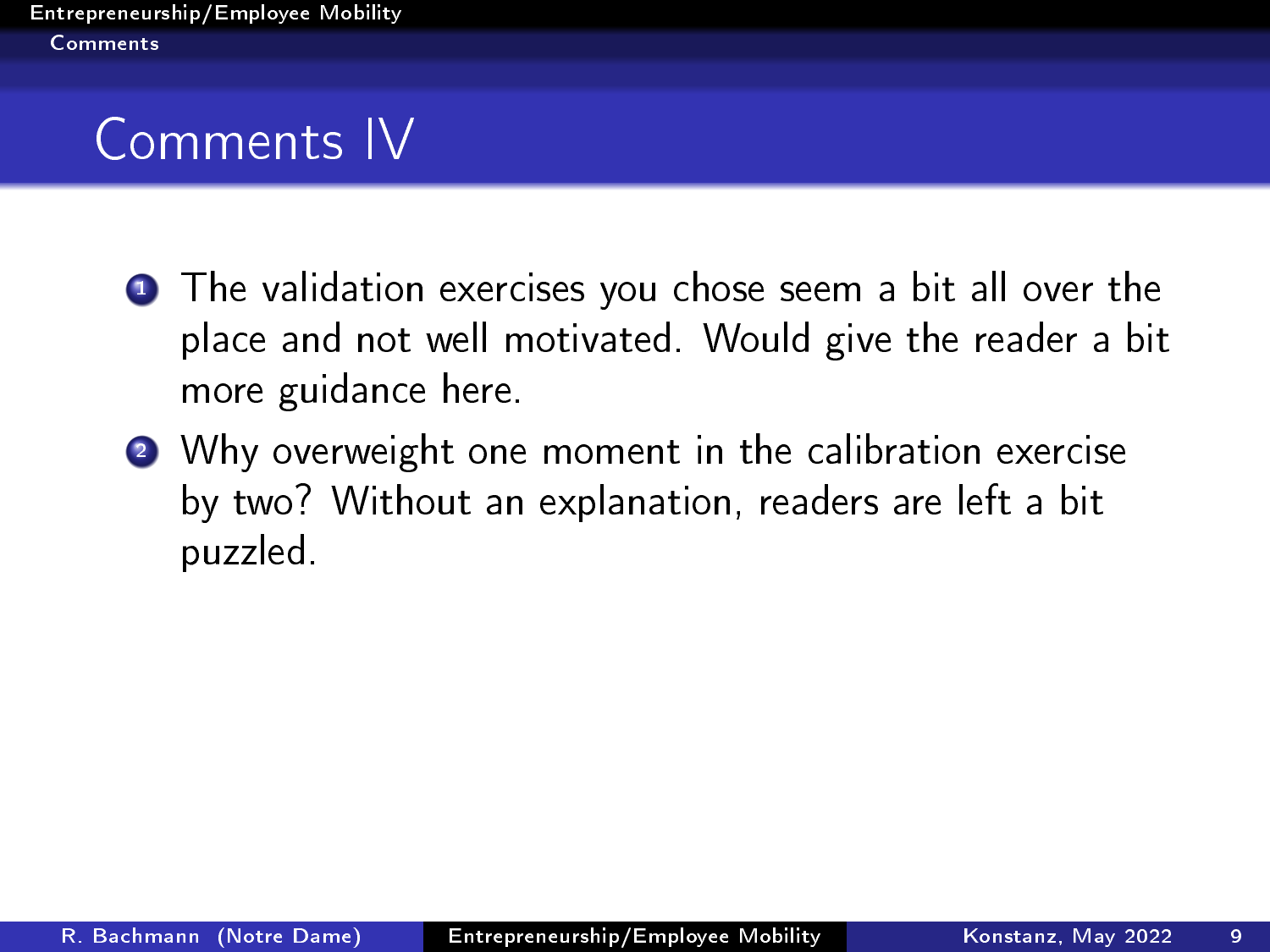# Comments IV

- **1** The validation exercises you chose seem a bit all over the place and not well motivated. Would give the reader a bit more guidance here.
- 2 Why overweight one moment in the calibration exercise by two? Without an explanation, readers are left a bit puzzled.
- <sup>3</sup> Why use the Hagedorn-Manovskii calibration in the bargaining problem of incumbents and R&D managers? They use this calibration for a particular business cycle purpose but you don't need that. Suggest you tighten this part of the calibration.